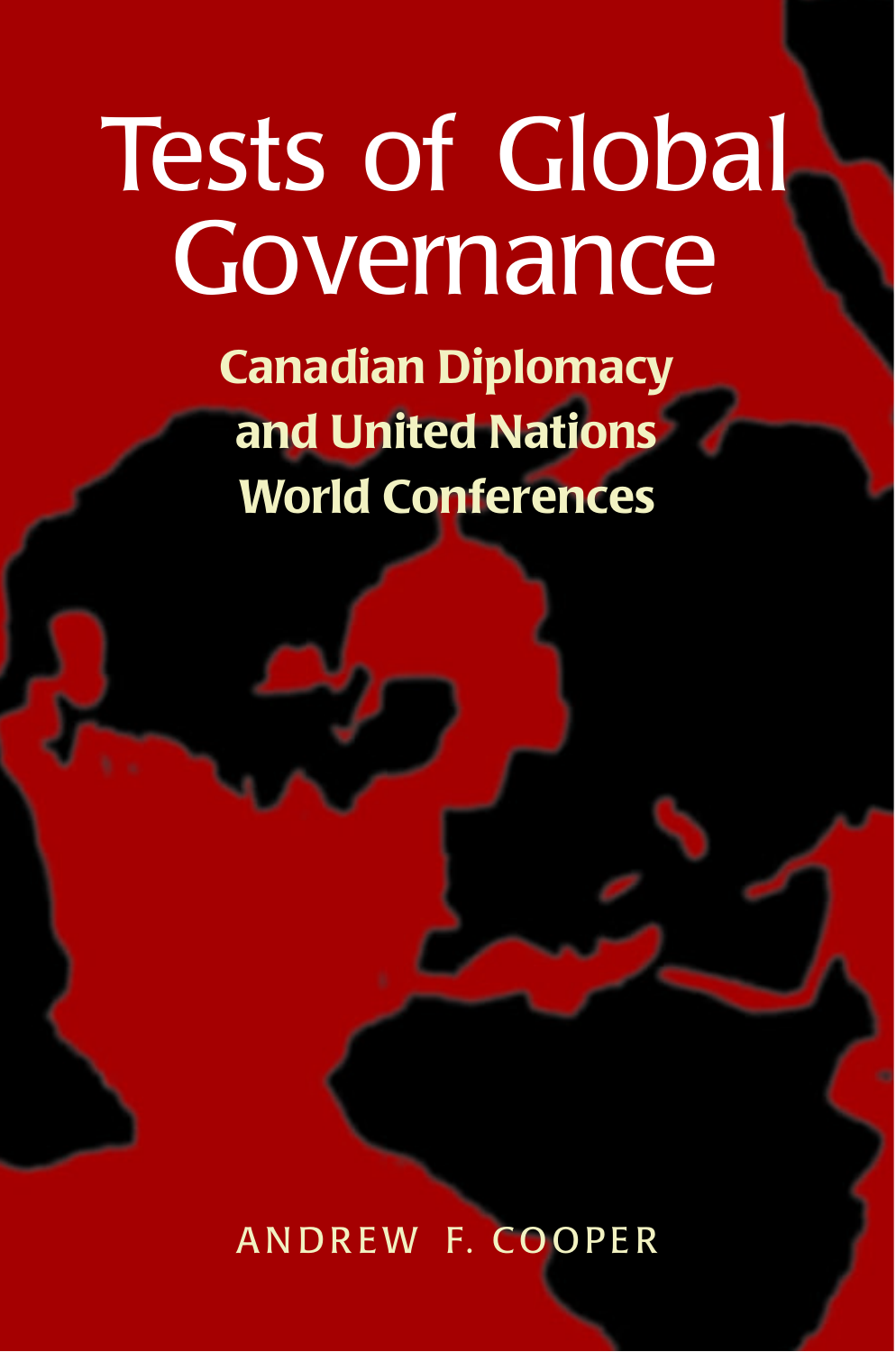## Tests of global governance: Canadian diplomacy and United Nations world conferences

Andrew F. Cooper

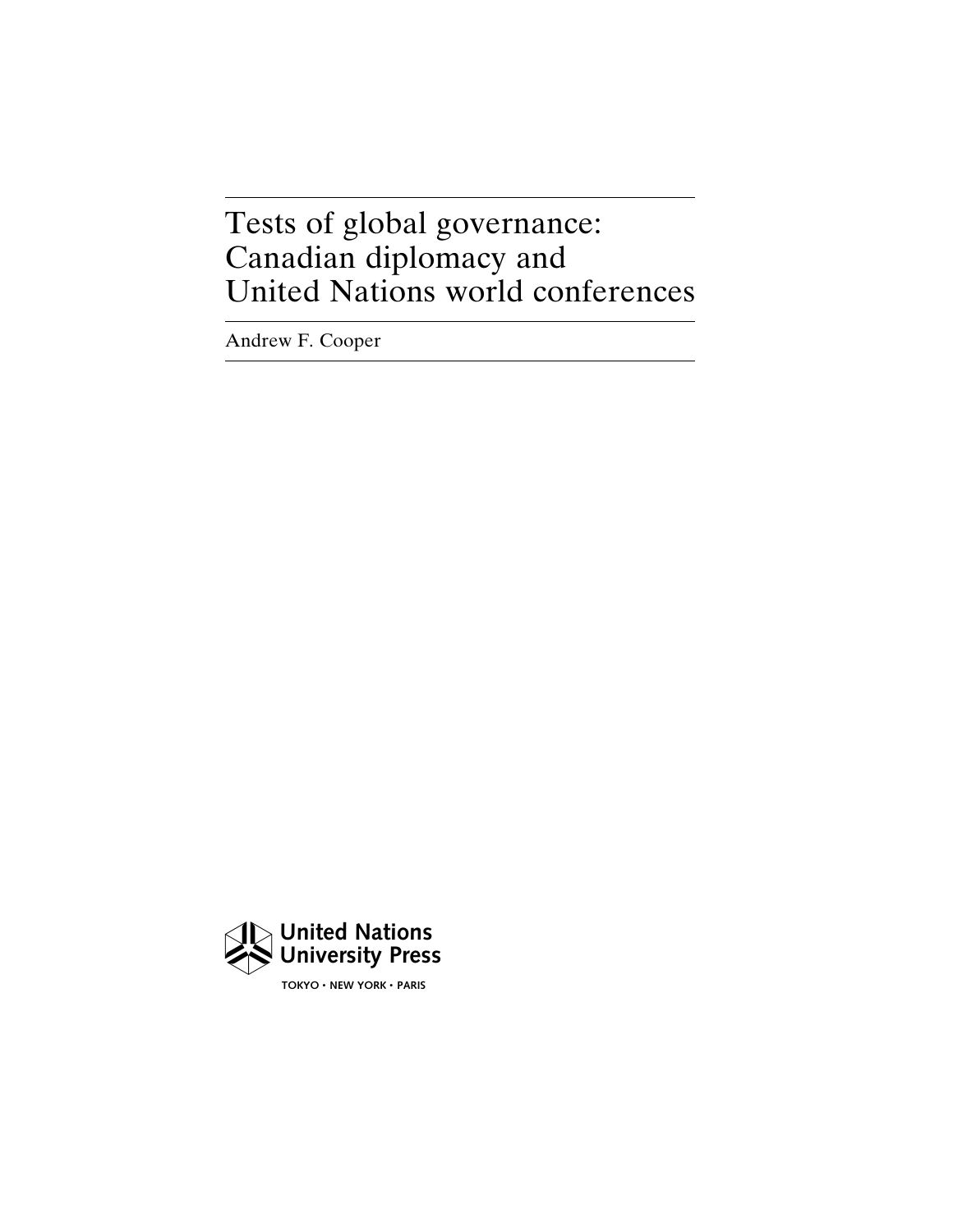# Contents

|                                                                   | vii |
|-------------------------------------------------------------------|-----|
|                                                                   | ix  |
| 1 United Nations world conferences as tests of global             | 1   |
| 2 Emerging tests of diplomacy: transition from earlier UN world   | 12  |
| 3 Tests of partnership: between statecraft and society-craft      | 40  |
|                                                                   | 69  |
| 5 Tests of discipline: imposition or negotiation of the system of | 94  |
| 6 Tests of sovereignty: an evasive and estranged diplomacy?       | 122 |
| 7 Tests of the civilisational divide? The Cairo International     | 152 |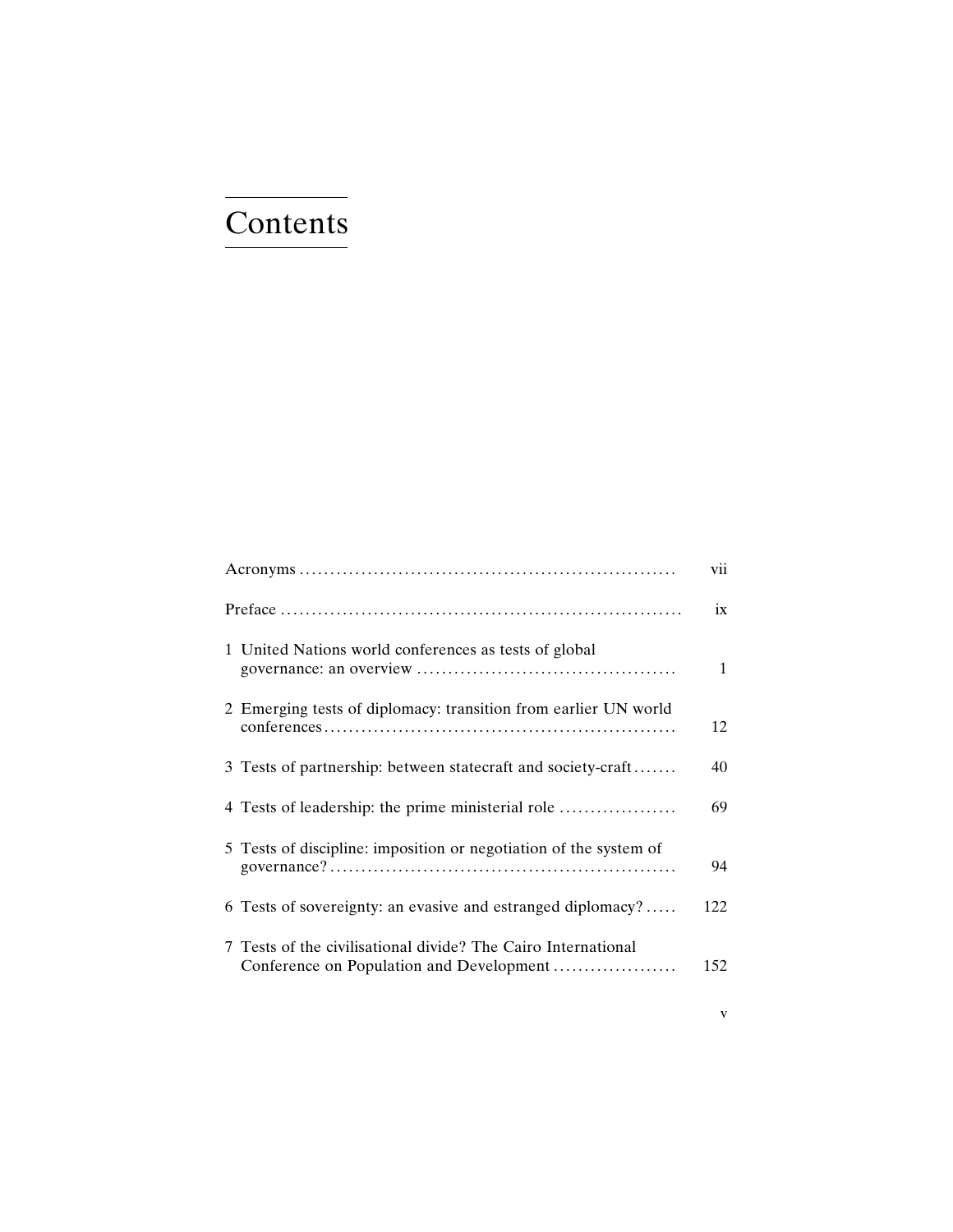#### vi CONTENTS

| 8 Tests of difference: women's ownership of the Beijing        | 184 |
|----------------------------------------------------------------|-----|
| 9 Tests of value with respect to Durban and beyond: anomaly or | 223 |
|                                                                | 254 |
|                                                                | 261 |
|                                                                | 286 |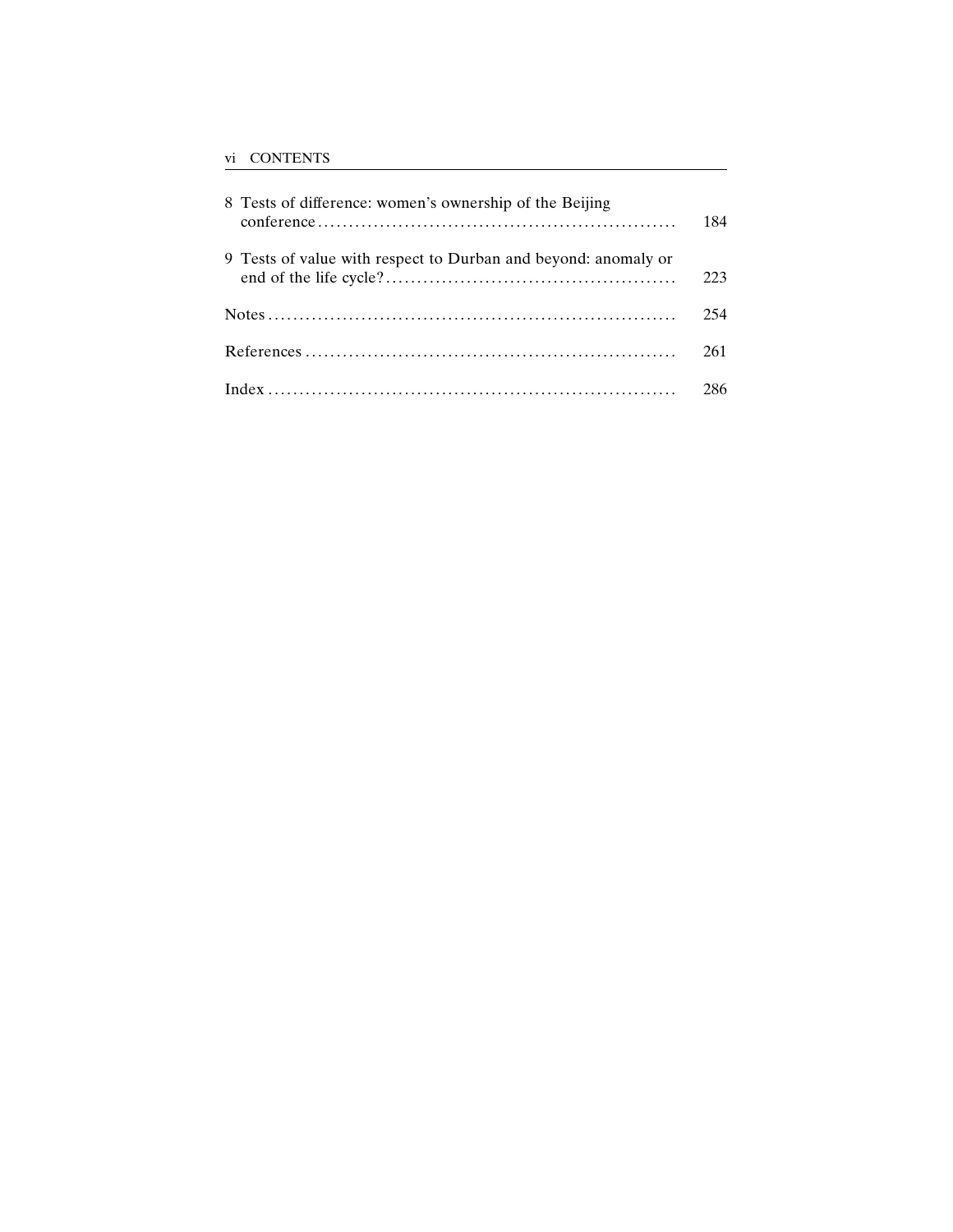### United Nations world conferences as tests of global governance: an overview

1

The series of world conferences sponsored by the United Nations (UN) over the past decade form the context for an extended debate about the relationship between global governance and diplomacy and the role of the state and societal forces in the post–Cold War era. These conferences shifted the focus of UN attention away from attempts to accommodate globalisation through integrated economic interaction towards the promotion (if far from complete acceptance) of universal social values and a demand for transparency and greater inclusion in international power structures and decision-making processes. The extent to which this alternative agenda was novel in form, intense in application, or far-reaching in scope remains moot. What stands out, however, as a point of entry for this book is the question of the degree of latitude – or set of permissive conditions – that has become available for the institution and the machinery of this type of reform to make a difference in the international arena.

UN-sponsored conferences as test sites of change in international relations cannot be separated from the overall fortunes of the UN. Building on the momentum of what has been termed the ''return to the UN'' (Berridge, 1991; Weiss, Forsythe and Coate, 1994), the world conferences rose to the top of the intellectual and policy agenda at a time of transition. Once released from the older constraints of bipolarity and East/ West rivalry, the UN gained recognition as an essential ingredient in the building of an authentic new world order based on collective action with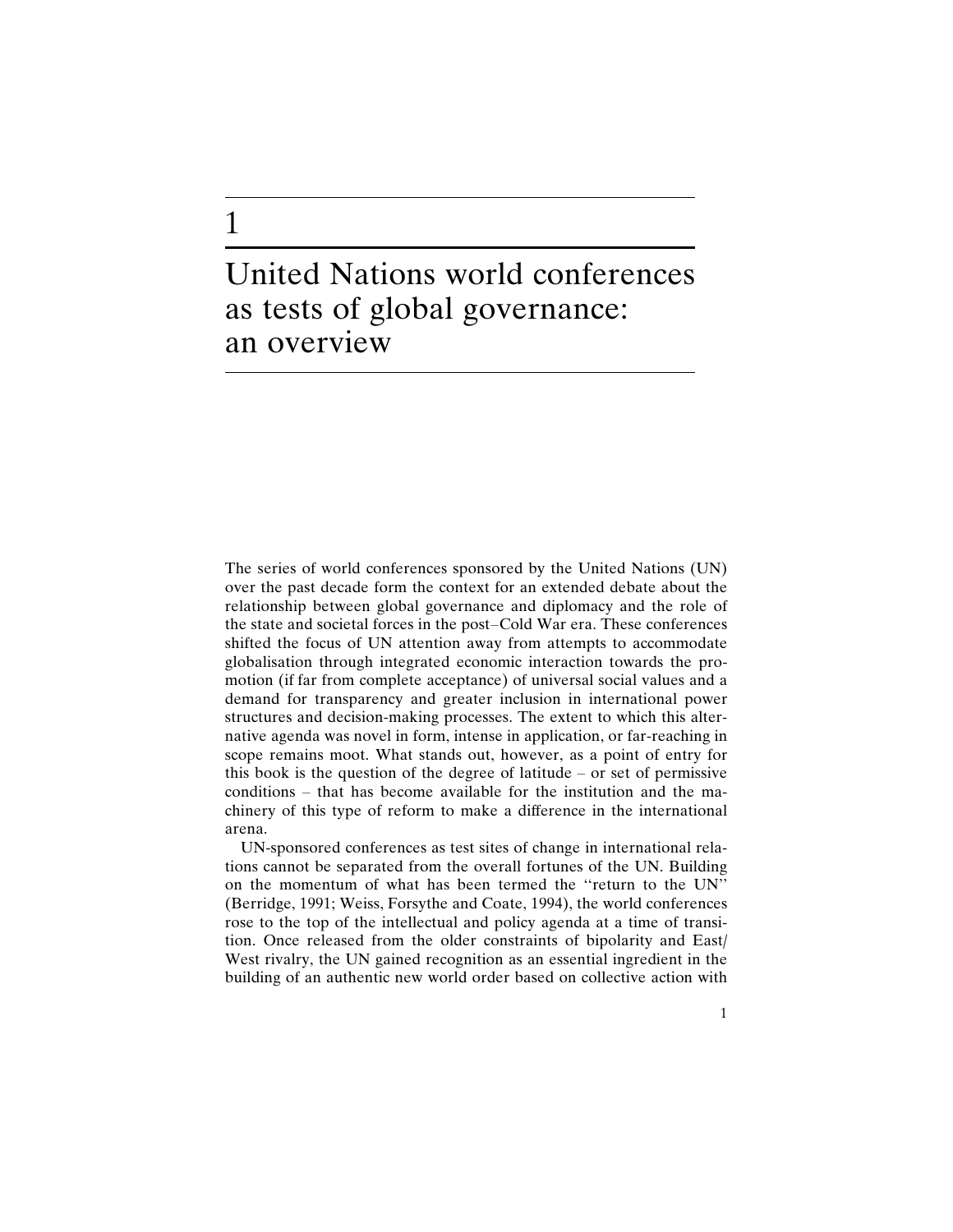a commitment both to inspire and to solve problems on a planetary level (the literature on the debate about this order has become vast; see, for example, Clark, 2001a; Hall, 1996; Williams, 1998). The UN benefited from the willingness of at least some actors in the international system to think beyond the narrow parameters imposed by the structure of the Cold War. In keeping with the development of ''an ethos of its own'' (Roberts and Kingsbury, 1994: 24), the UN concomitantly gained stature as a promoter and populariser of progressive remedies for a variety of the world's ills.

Despite these enhanced credentials, the limitations on such an ultraambitious range of goals must also be acknowledged. The UN's moment of opportunity – and certainly, any taste of triumphalism – did not last long. Any hope of a widely shared agreement concerning the legitimacy or the capacity of the UN to champion an ambitious cluster of reformoriented initiatives eroded with attempts to move forward either on a basis of a cluster of principled ideas or with a changed architecture. Many of the traditional flaws of the UN, instead of being corrected, persisted and were even exacerbated under the weight of its new responsibilities. The leadership made available by the UN for the world conferences had an uneven quality. Sometimes it was innovative and even inspiring; at other times it was muted or proffered in an extremely cautious manner. The UN could only be as robust an institution as its member states allowed it to be. Even the loose consensus among members who were willing to state that the UN should embrace some tenets of change through the medium of the world conferences broke down with respect to administrative functions and the allocation of material resources and expertise. The management of the world conference remained an unwieldy and highly differentiated enterprise.

#### Disputed perspectives on UN world conferences

Given these impediments, it is not surprising that UN conferences have fallen far short of the claims – either negative or positive – often attributed to them. Their characterisation through a range of critical lenses gives very different emphases, and draws widely diverse conclusions. A populist neo-liberal line of argument condemns the UN conferences for their excessive reach, seeing them as part of a plan (or even a conspiracy) by a narrow et ite to impose a radically altered way of doing things in the international arena. In its most extreme form, this attack conjures up an image of ''world government''. More commonly, the conferences are stigmatised not only for being a waste of money but for providing another channel and excuse for regulation (see, for example, Rabkin,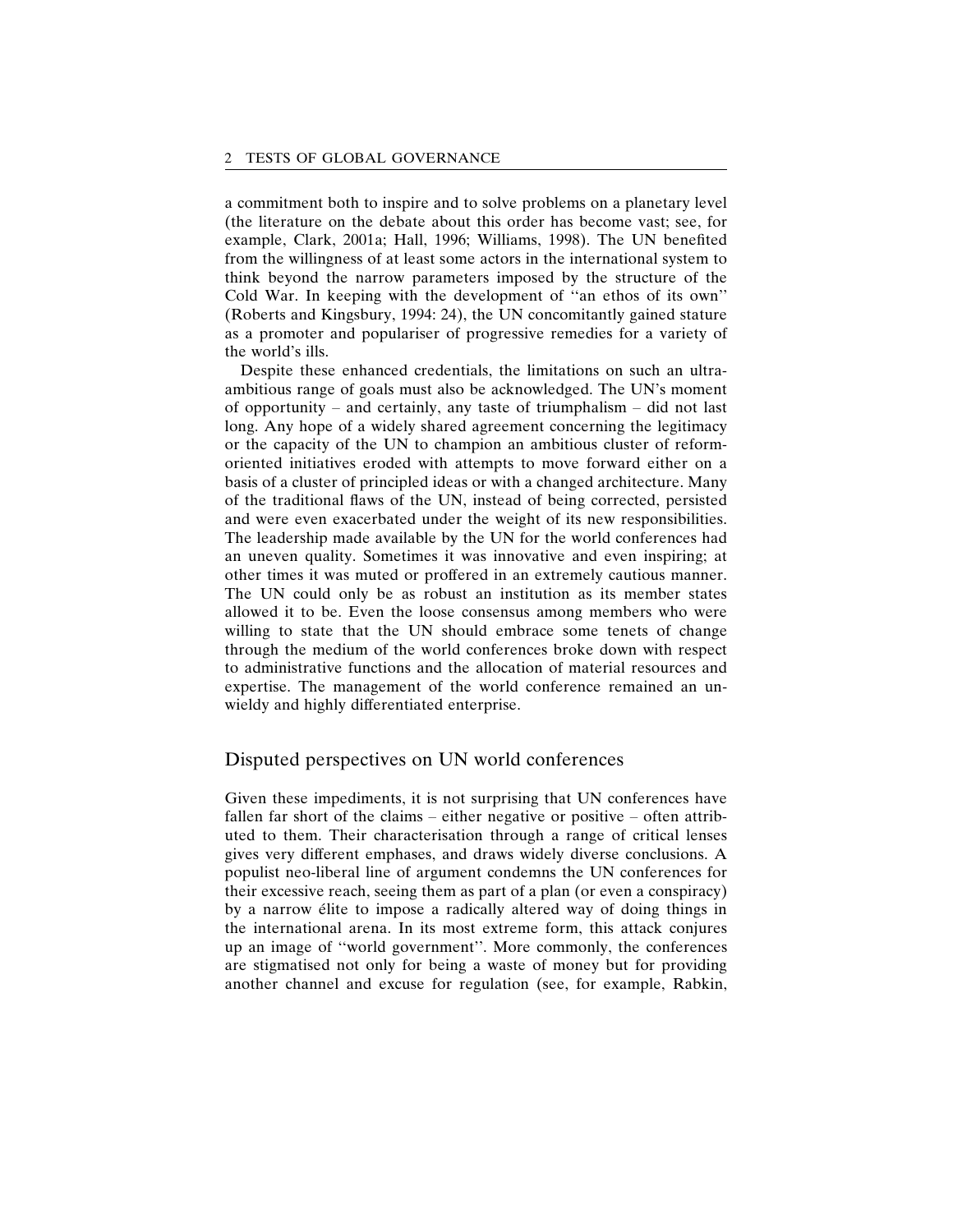$1998$ ).<sup>1</sup> From the point of view of the Anglo-American realist school, during the time between the end of the Cold War and the Durban Conference on Racism immediately preceding the events of 11 September 2001 the UN conferences are seen as an irrelevant form of diplomatic activity. In this view, what is needed to maintain an efficient international order (and national interest) has been sacrificed to an ideal of what should be, or is, right. Compared to the ''real business'' of diplomacy, through bilateral dialogue and bargaining, therefore, realists say, this strand of multilateralism (akin to its many predecessors) should be dismissed as ''a babel of voices, a confusion of tongues'' that serves ''no very useful purpose" (Watson, 1982: 151).<sup>2</sup> Or, as Alan James has put it with respect to a different time and context, these conferences have become ''little more than contemporary froth'' in world politics (James, 1980: 932).

Alternatively, for the proponents of global transformation the world conferences are often damned with faint praise. Although they are seen to be moving in the right direction, as tests of global governance they are graded as ''could do better'' because they do not go far enough in embracing a genuine form of bottom-up multilateralism. The conferences may help nudge the process along the correct path of change, but they do not represent the goal. Indeed, they may even delay this goal by introducing alternative means of closure and control in a top-down fashion (representative samples from this school include work by Lipschutz, 1992 and Palan, 1999).

Critics have made little attempt to trace the trajectory of the UN world conferences in terms of their original motives and the way they were reconfigured or refined when confronted either by opportunities or by obstacles. All of these lines of criticism, therefore, miss out on the rich detail that makes these conferences such a valuable laboratory for the study of international politics during the interregnum decade after the Cold War. While long in conjecture about the conferences constituting an attempt on the part of a UN-centred cohort to impose a formula of top-down ''global government'', the neo-liberal view is quite divorced from the reality (with all the nuance of negotiated compromise) of what took place on the ground. Lacking interest in questions about ideas, values, and identity, realists have for the most part simply ignored the phenomenon.

World society advocates across the spectrum set an extremely high and demanding bar for these forums. From their perspectives, the only standard by which to judge the impact of the UN conferences must be their ability to animate a normative revolution in global governance, that is to say, to motivate a leap ahead towards the emergence of a cosmopolitan citizenship and an ethos of transparency and accountability. They con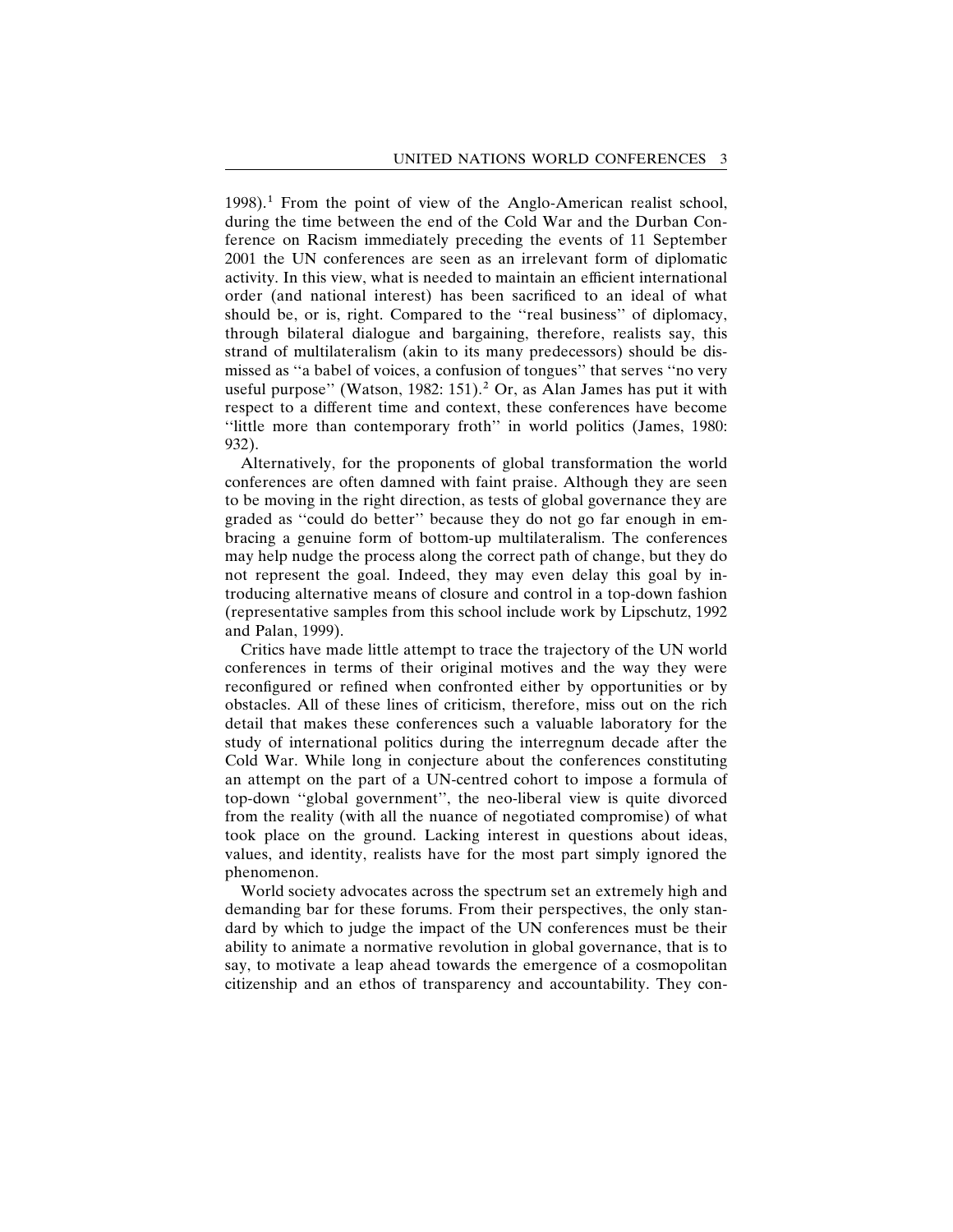trast this anticipated mode of ''humane'' governance, embedded in democratic civil society with the ''inhumane'' governance of market forces, corporate power, and state coercion (see, for example, Falk, 1995; Falk, Kim and Mendlovitz, 1991). By these criteria, the UN conferences are at best a very incomplete accomplishment. As Richard Falk has made the point:

The UN conferences on global issues held during the first half of the 1990s illustrated [a] new political energy as focused on environment, women, human rights, and development. But what was lacking was a cross-issue orientation that would be necessary to sustain coherent politics from below that could in some ways balance the coherence of neo-liberalism in its different, but mutually reinforcing, forms. (Falk, 2000: 379)

The argument of this book is that the UN world conferences did both less and more than their critics suggest. Far from raising the spectre of ''world government'', their institutional format is not taken to represent a dramatic break with the intergovernmental model of the conduct of international relations. States still remain the principal agents within the UN-centred process of communication and negotiation. Yet, contrary to the view that the UN conferences amount to theatre and little else, the contention in this book is that they have acted as a vehicle for bending the rules in terms of where, how, and with whom the pattern of diplomatic interaction is played out.

Equally, notwithstanding the disappointment of world society advocates about their level of delivery, the UN conferences have advanced an agenda based on more open forms of representation and discourse. Although not yet at the cusp of a new structure of global governance, these events nevertheless operate along the front lines of the intellectual debate and adaptive delivery processes that are compatible with this goal.

Furthermore, the argument is made that these manifestations of global change go well beyond mere machinery. To be taken seriously in any test of impact, global governance must contain a substantive core of concern for the betterment of the human condition. However, the significance of the way this element emerged through the mechanism of UN world conferences should not be exaggerated. In declaratory terms, there was no single blueprint for a progressive strategy. The Commission on Global Governance in Our Global Neighbourhood exhorted the world to respond to the demands of global change by offering ''freshness and innovation in global governance'' (Commission on Global Governance, 1995: XVI). Nevertheless, the design for change remained the sum of all the parts encompassing the entire life of these UN conferences.

In operational terms, the repertoire for implementation remained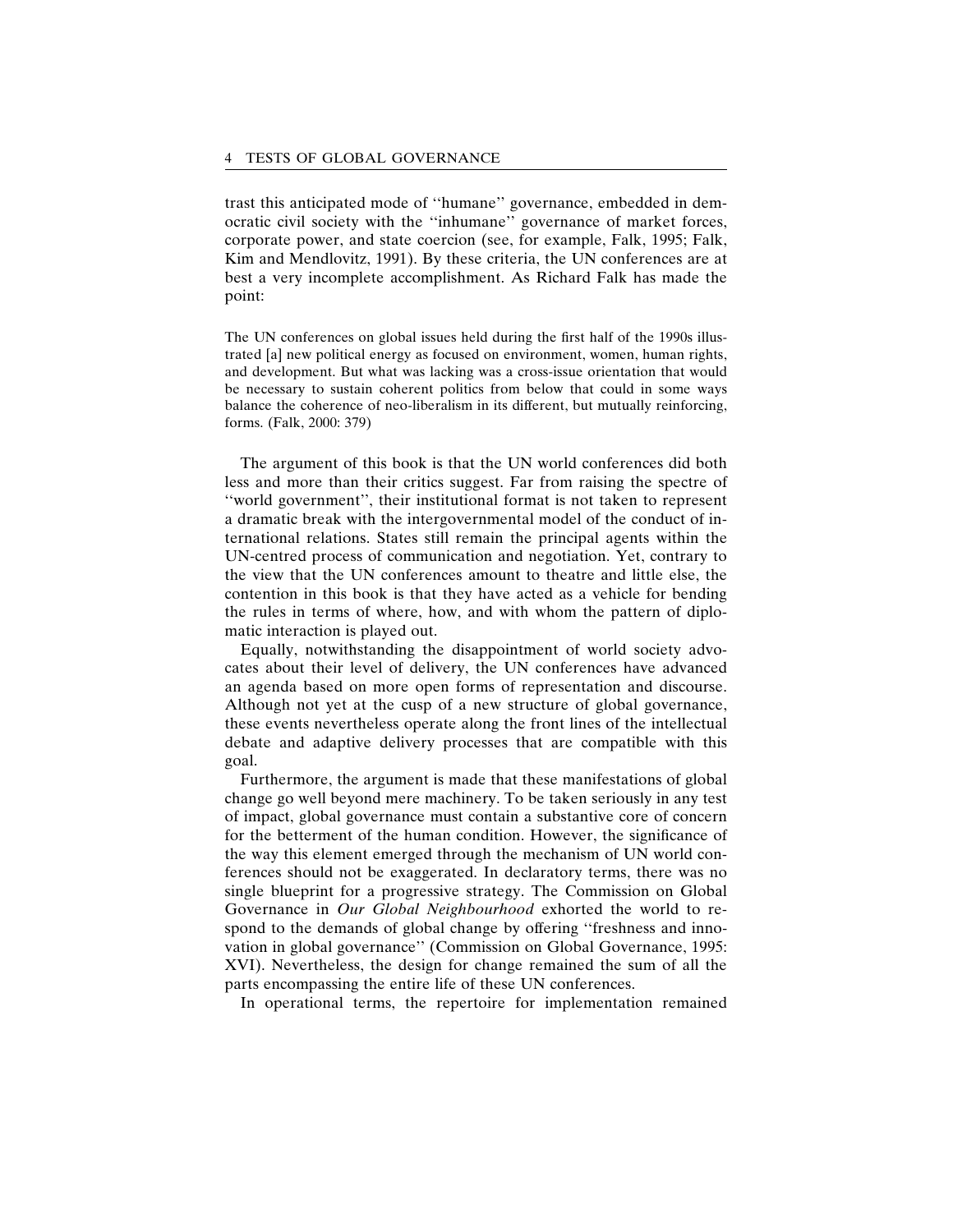highly truncated. Commitments made by states often proved empty or at most shallow, particularly regarding efforts to redistribute costs and resources. The UN conferences were able to produce some advances in the context of rules, norms, and institutional development. However, they were less successful in turning resolutions and plans of action into concrete forms of delivery, either in mobilising public goods or in responding to problems on an issue-specific basis.

Still, despite such reservations, the impact of the UN world conferences should not be minimised. In their overall focus, they have sketched an extension of what Inis Claude had earlier termed ''a kind of international New Dealism, an adaptation of the welfare state philosophy to the realm of world affairs'' (Claude, 1984: 66). More specifically, each of the major conferences at the core of this book targeted a particular cluster of issues at the heart of the agenda of global welfarism (on this theme, see particularly Ryan, 2000). These conferences, in sequence, were: the June 1992 Rio de Janeiro UN Conference on Environment and Development (UNCED), or Earth Summit; the June 1993 Vienna World Conference on Human Rights; the September 1994 Cairo International Conference on Population and Development (ICPD); the March 1995 Copenhagen World Summit for Social Development (WSSD) or Social Summit; the September 1995 Beijing Fourth World Conference on Women: Action for Equality, Development and Peace; and in August and September 2001, the Durban World Conference against Racism, Racial Discrimination, Xenophobia and Related Intolerance (for an official review of these conferences, see UN Briefing Papers, 1997).

Nor can these conferences be taken exclusively as one-off, selfcontained, and discrete events. An enormous amount of thematic continuity may be traced throughout the entire series. As underscored by the chapter structure of this book, a number of key, more focused tests ran through the life of these conferences.

A good deal of learning and cross-fertilisation also took place on both procedural and substantive levels. Patterns of institutional procedure built up in one conference seeped into the others. So did patterns of trust (and suspicion) between the various actors. The spillover of ideas and issues became marked features of the negotiations. Principles and concepts entertained during one conference cut deeply through others. Issue linkage extended throughout the process, at times on an ad hoc basis and other times in a more systemic manner.

#### World conferences on the front lines of ''new'' diplomacy

This more comprehensive understanding of governance gives solid justification for diplomacy to be brought into the centre of the analysis. To be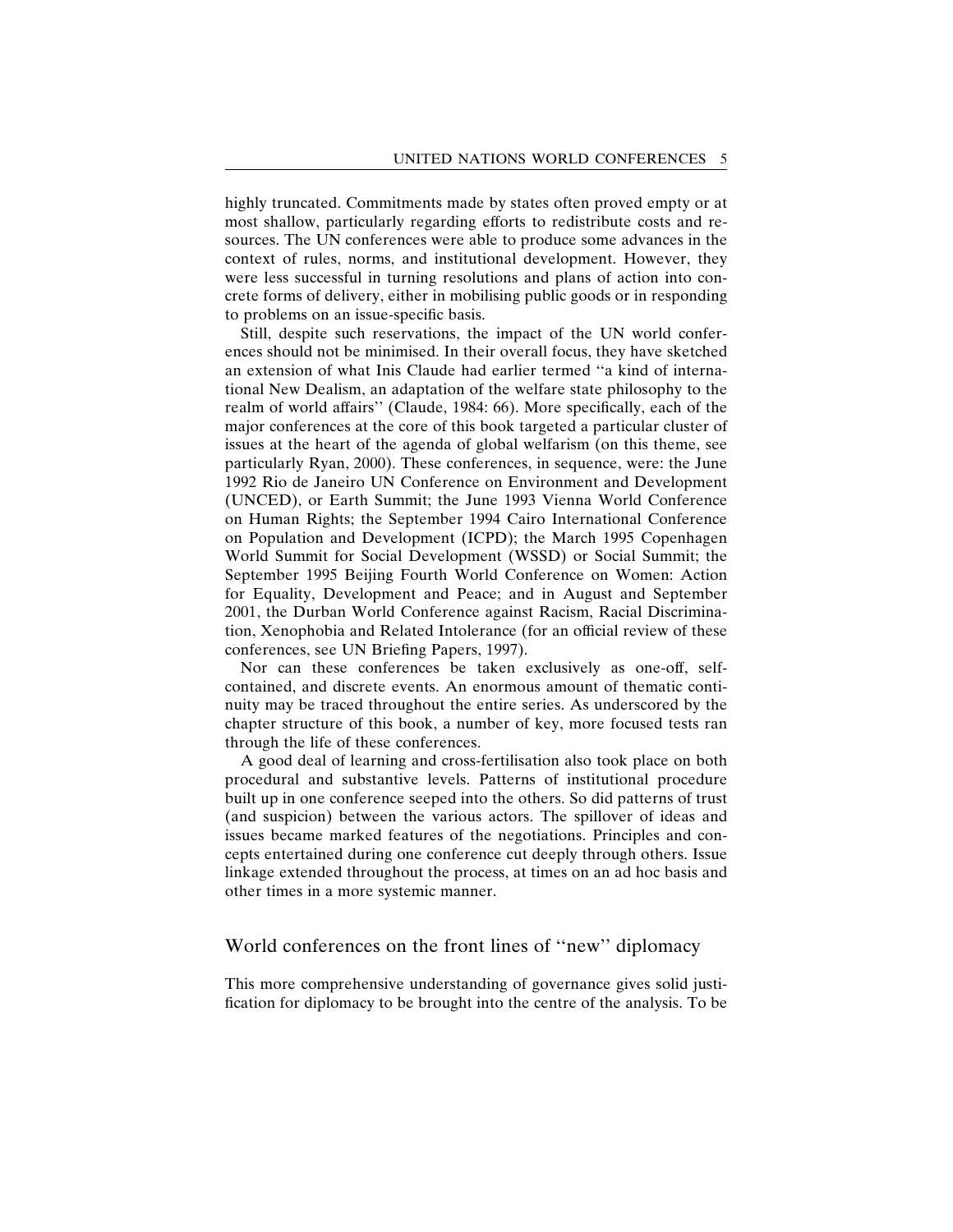sure, any such privileging exercise may be highly contested. The role of diplomacy and diplomats, no less than the institution and machinery of the UN, has been at the receiving end of charges of perceived failure of diplomacy. In realist terms, this failure stems from the abdication of diplomats to discard their prime responsibility – the promotion of the national interest (for a clear exposition of this view, see Berridge, 1995; James, 1993). Immersed in the culture and the socialisation process of the UN system and the attractions of the world conferences, diplomats have lost their way. Being part of the process has become a substitute for keeping their eyes on what they are there for in the first place. Through the world society lens, on the other hand, diplomacy (as defined by the activities of professional representatives of the state) is not only of decreasing relevance but may indeed be detrimental in that it restricts and holds back other modes of communication and negotiation sanctioned by the Westphalian international system. This sense of, and distaste for, an inherent deficiency in orthodox diplomacy is captured most vividly in attacks on intergovernmental diplomacy as being ''unauthentic'' (Constantinou, 1996: 4).

There are signs, however, that this polarisation is dissolving with the emergence of a ''new'' diplomacy. Rather than being confirmed in rigid either/or terms as part of the problem, diplomacy is increasingly being seen as having at least the potential to be the means of working to a creative (if still incomplete) architecture in international affairs. The most enthusiastic supporters of the world conferences not surprisingly see this mode of diplomacy as integral with respect to this goal. When Kofi Annan refers to a ''new diplomacy'', for example, he perceives it as providing a vehicle and a route for movement in the direction of global governance (Annan, 1998).<sup>3</sup>

What is more striking are signs of a trend towards accommodation among critics of traditional diplomacy from the world society (albeit not the realist) viewpoint. These critics acknowledge that even the limited availability of a bottom-up form of diplomacy has meant that ''such conferences can have meaningful outcomes'' (Schechter, 2001: 221).

In reviewing what is new about the new diplomacy, one has to be careful to avoid an ahistorical analysis. New diplomacy, to Harold Nicolson and others of his generation, meant ''open'' as opposed to ''closed'' or secretive diplomacy (Nicolson, 1939). In the late 1960s ''new'' diplomacy meant diplomacy that emphasised multilateral relations (Review Committee on Overseas Representation 1968–69, 1969). Many of the features at the heart of contemporary diplomacy reflect these same attributes.4 Yet, this continuity should not overshadow the enormous amount of change generated in the post–Cold War decade. States (and especially the traditionally dominant states) may well remain the lead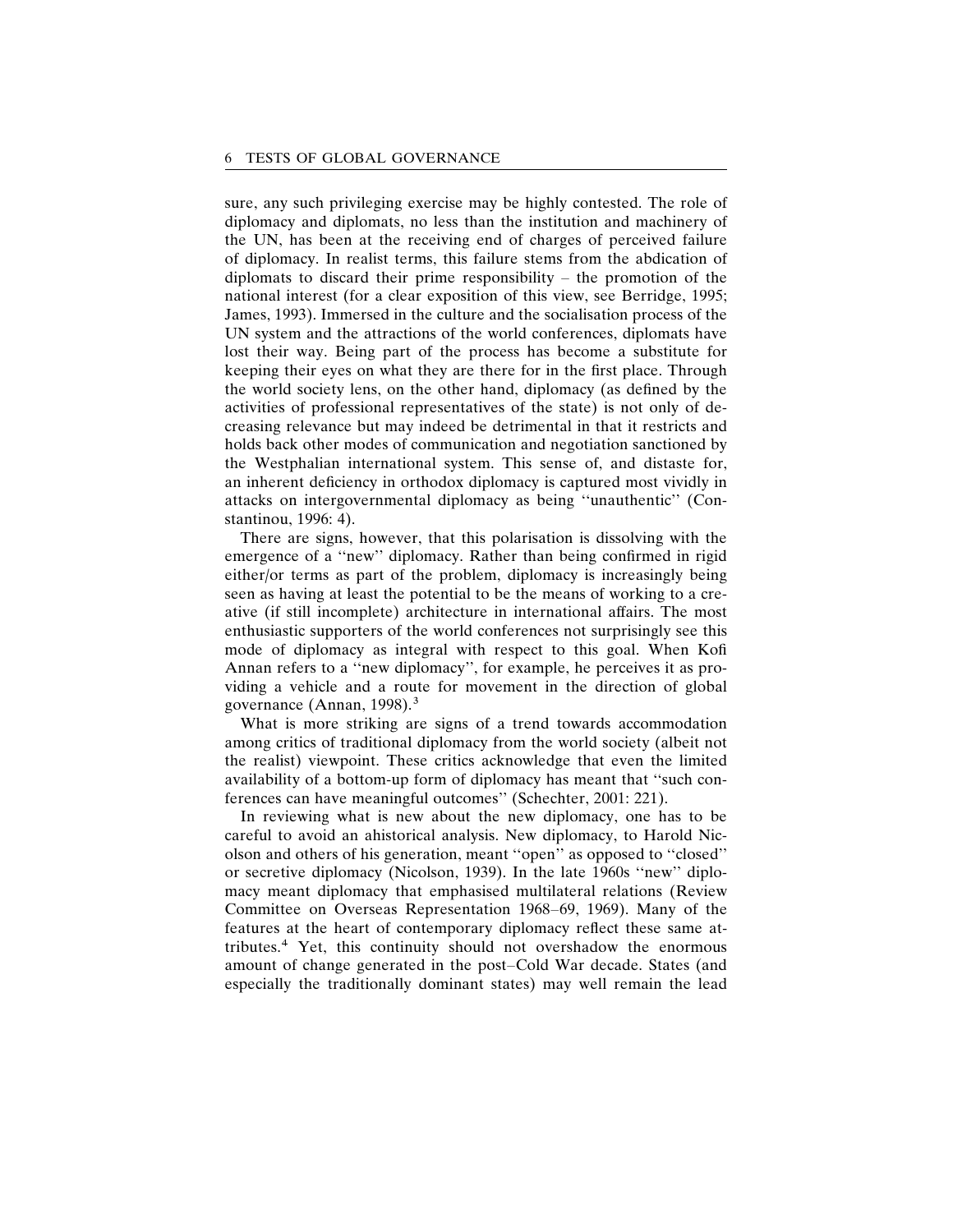agents in working towards negotiated agreements through forums such as the UN conferences. Diplomatic openness, however, is no longer simply a question of allowing a wider audience to watch the proceedings. Other states than the United States and the other permanent members of the Security Council within the UN have carved out space for themselves within the international system. The logic of an activist and fully engaged wave of societal forces (in an array of manifestations) must be taken into account as well.

Through one lens, then, an extended analysis of new diplomacy is contingent on assessing the reconfiguration of ''actorness''. From one angle this lens reveals a hyper-extension of the influence of the United States even at the expense of the other agenda-setting large powers, not to mention the middle powers, smaller countries, and non-governmental networks. The values of the post–Cold War decade, and the structure of power and wealth within the international economy, have been largely defined by the United States – the one remaining superpower or hegemon. The pull of these cumulative forces of integration binds all other world actors to an imposing (but often unreliable) Gulliver.

From another angle, however, the ties are not to but around Gulliver. Instead of conceding all the advantages that the giant claims by virtue of its great strength, the emergence of a new diplomacy allows a greater balance of authority to take shape, a balance that is further reinforced by the multilateral bias in equilibrating activity. Whereas bilateral and/or summit diplomacy by its very nature allows a tilt toward a closed ambit for diplomacy, multilateralism is far more porous, giving greater accessibility to actors, who in addition to status possess imagination, agility, and persistence (on the larger theme of agility in diplomacy, see Strange, 1992: 10). States with the determination and skill to grind away at the process and the ability to provide touches of creativity can (to use the oft-cited cliche´) punch above their weight. The determining factor is not so much the structural asymmetry between the state actors but the talents they apply. Considerable room is similarly available for non-state groups that are ready and able to raise their game to take advantage of the opportunities (see, for example, Higgott, Underhill and Bieler, 1999).

#### Showcasing Canada as a representative and unique case

Canada provides both a representative and unique case that can serve to illustrate the connection between the UN world conferences, the promotion of global governance, and the rise of new diplomacy. In many ways Canada may be regarded as the quintessential beneficiary of global change in the post–Cold War decade. The opportunity lay open for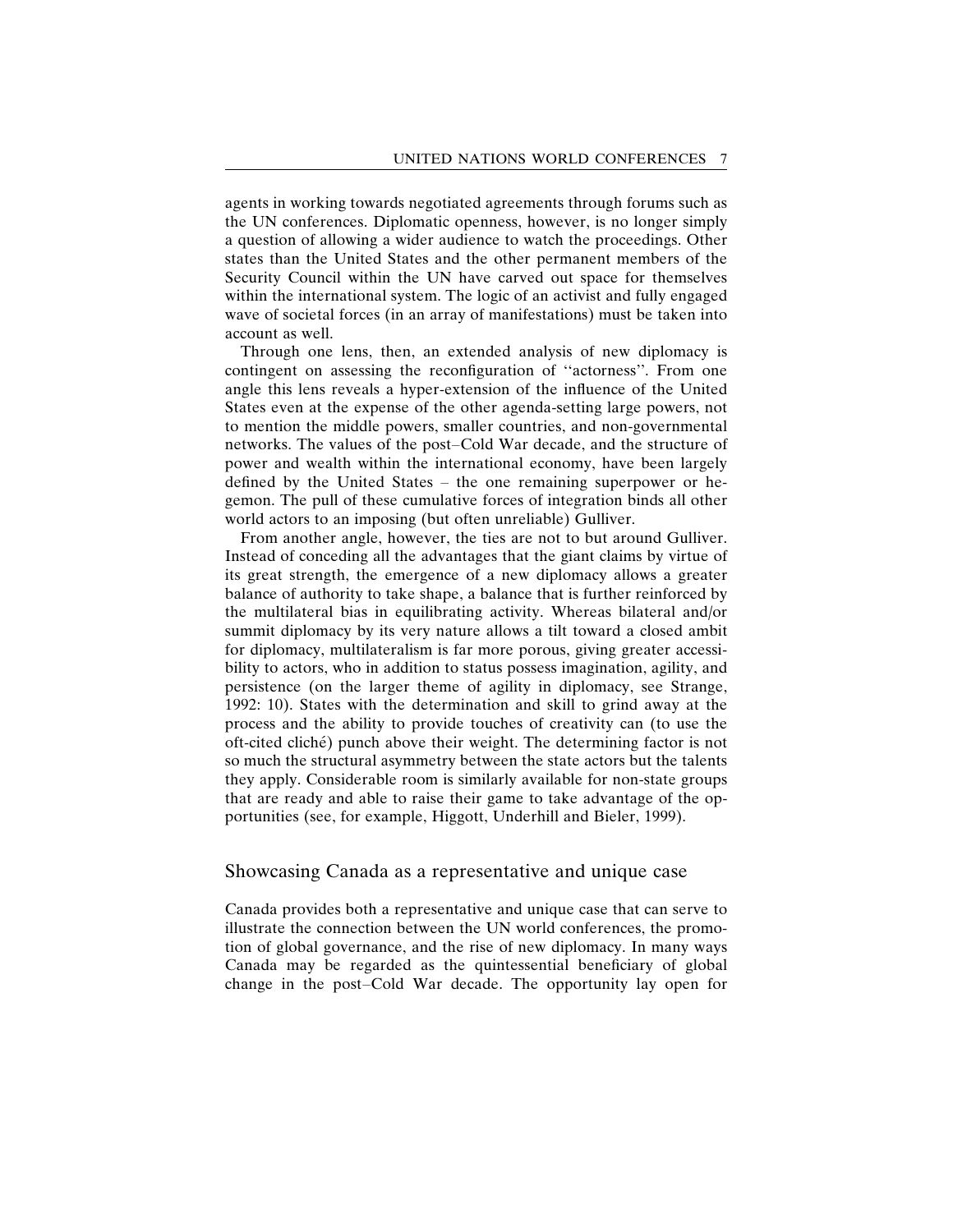Canada to reap dividends from its long-standing championing of the United Nations and of multilateralism. In accordance with accepted discourse, these features were part of the Canadian psychology or DNA (Keating, 2002: 1–16). Any extension of the institutional fabric to accommodate the realities of the post–Cold War world seemed, therefore, to play right into Canada's diplomatic strengths. Canada also appeared to possess the mode of operation – and toolkit of skills – most appropriate to take advantage of the breaking of the log-jam that had been imposed by the dictates of bipolarity (on this theme, see Cooper, 1997a). Coalition building on an issue-specific basis was Canada's forte. Persuasion rather than power continued to be its tactic of choice – and necessity.

The areas in which space opened up were areas where Canada's ingrained traits and practices in international affairs could be useful. Among the accepted notions underpinning the international system that went through a re-evaluation was the primacy of an older conception of security. As long as the global agenda was divided up on a hierarchical basis between ''high'' and ''low'' issues, the constraints on nonhegemonic – but not inconsequential – actors overwhelmed the attendant opportunities. The flattening of the issue arena had a contrary effect. This was especially true for Canada, whose international personality had long been detached from the application of a military profile or culture to foreign relations. In style, the image (or, more accurately, the self-image) of Canada was one in which the role of a demander was subordinated to that of a negotiator. Canada did not present itself as a challenger to the United States or other leading states in the international system. What it sought and expected was a role of responsibility that would affect the way the system worked in practice.

Given its material and psychological limitations, Canada had been increasingly ill-suited to make this sort of difference on security maintenance. The pursuit of global governance and some aspects of welfare creation held far more promise. Canada's abundant (if arguably, contracting) bureaucratic resources enhance its effectiveness to perform such a role. Not only do they allow Canada to be present at the multiple sites of international negotiation, such as the UN world conferences, but they make it possible for Canadian representatives to play a comfortable insider role, blending routine activity with attention to particular issues. Factoring in the societal component, the activity of non-governmental organisations (NGOs) in particular, to this global governance/welfare agenda makes it even clearer how quickly Canadian diplomacy – for all its limitations – has adjusted to system-change. Medium-sized powers such as Canada tend to focus only on issues that offer a solid rationale for their participation. Compared to the need to maintain security, an explicit link between the global governance/welfare agenda and the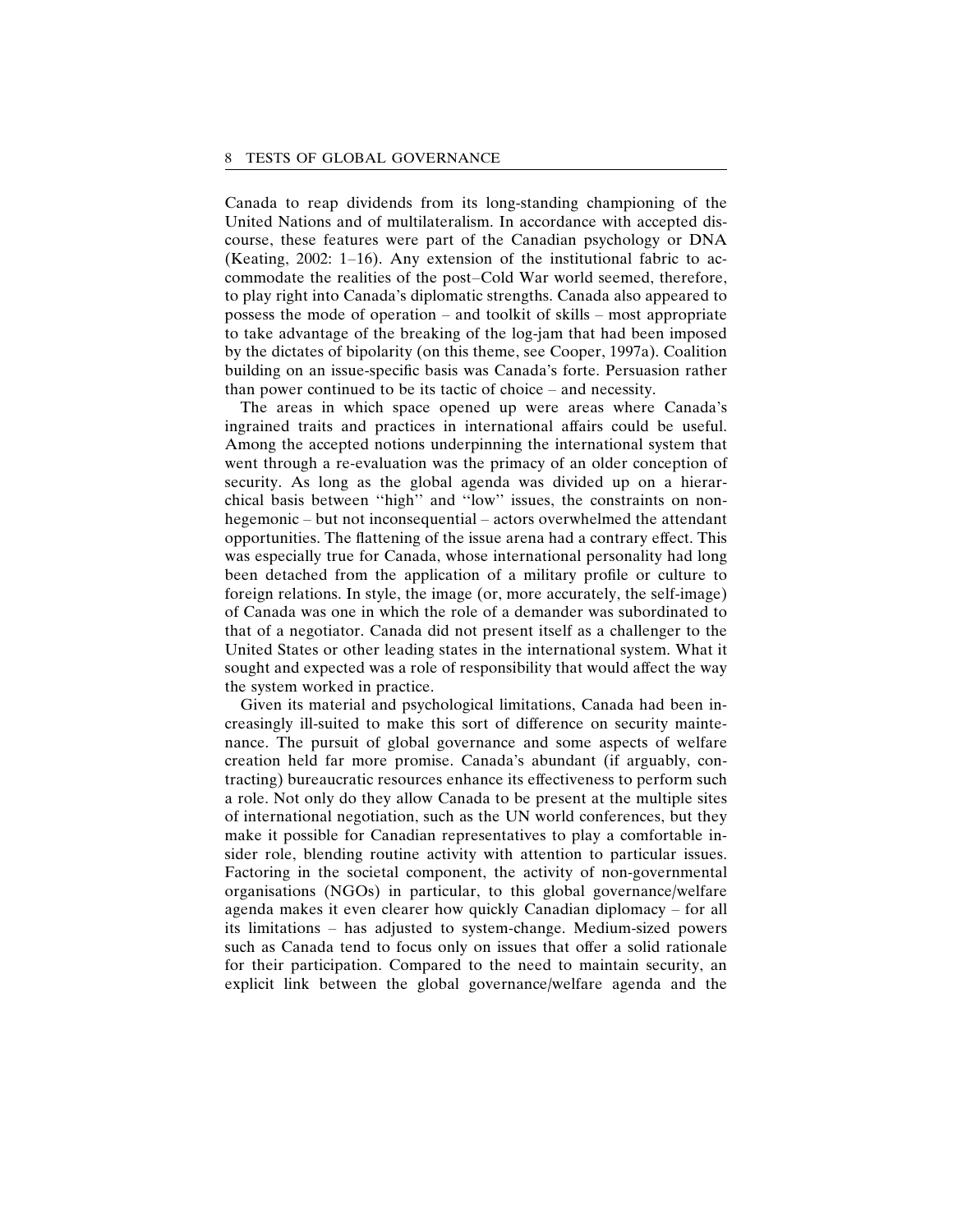national interest is difficult to ascertain. The rationale for diplomatic engagement in these areas is therefore to be found in Canada's double identity – or dual personality – as a good international citizen and a status-seeker.

Just as crucially, international diplomacy has become thoroughly immersed in domestic politics and policy making. As Gil Winham has pointed out, the newly technical nature of the agenda – and the process of bureaucratisation, in particular – has contributed to this evolution (Winham, 1993), as have societal forces, by their nature and through their demands. These added elements of complexity have strained the application of Canadian diplomacy. On one side of the ledger, they add vitality (and credibility) to Canada's reputation as a cosmopolitan good international citizen while increasing the channels for diplomatic interaction. On the other side, they contribute to the managerial problems associated with fragmentation and possible overstretch. They also raise the political, policy, and image stakes attendant on Canada's performance in the international arena.

A strong image of Canadian diplomacy extending back to the post– World War era has been that of a go-between or helpful fixer, mediating either on an inter- or intra-bloc basis. Another has been that of a loyal (albeit not totally subservient) follower. The imperative has traditionally been to support, manage, and reproduce the rules of the game within the international system (Cooper, Higgott and Nossal, 1993: 22–32). One need here was to rein the United States in when it became either too isolationist or too zealous in its unilateralism. Another was to try to bring in (or socialise) the traditional outsiders in the international system, whether in terms of the East/West or the North/South dimension. A final priority for Canada was to maintain its position and level of representation in the upper echelons of the international system. The repertoire in all three components was similar: a quick and responsive form of diplomacy, a reliance on the selective mobilisation of like-minded groupings, avoidance of being isolated and cut out of the loop, and an emphasis on problem-solving. While opening up windows of opportunity for the diplomatically astute, the 1990s revealed a number of unforeseen challenges and vulnerabilities along a wide spectrum.

#### Previewing the specific set of tests

Having rehearsed the centrality of the nexus between the ends of global governance and the means of diplomacy, it is necessary to locate this dynamic in a series of specific tests that serve as the backbone for this book. The first test relates to the degree of departure found in the UN confer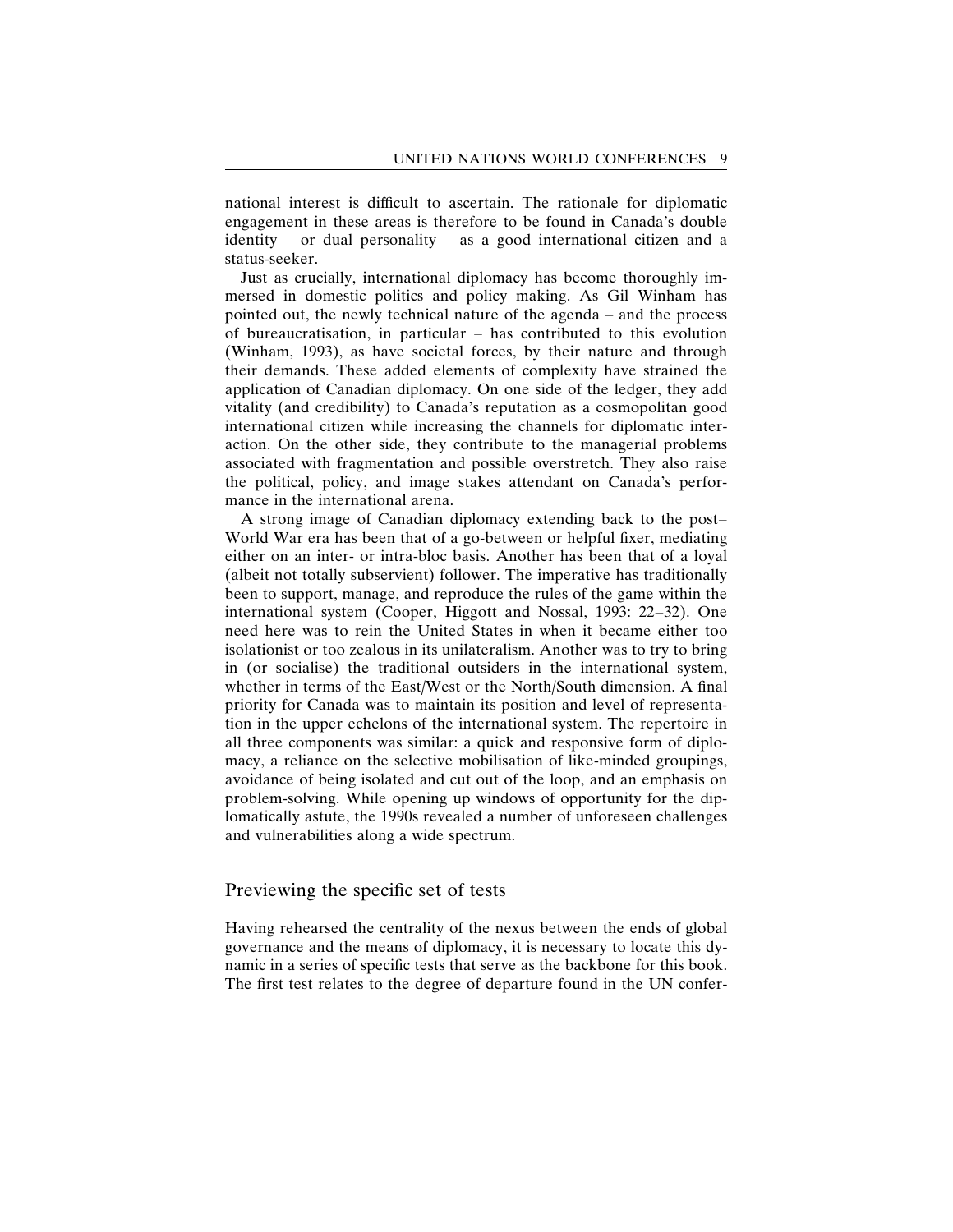ences profiled throughout. The notion of UN conferences as an expression of global organisation took hold in the 1990s with the end of the Cold War and accentuated globalisation. But the conferences highlighted in this work represent a transition not a complete break with past practices. The recognition that international problems concern everybody and could only be dealt with on a global basis had appeared much earlier and needs to be appreciated when teasing out the tests of diplomacy. The second test questions whether or not the different worlds between state and societal forces have been merged through the operation of the UN conferences. Bringing NGOs into such a partnership lies at the heart of any definition of global governance. Built into any authentic partnership, however, is not just a sustained form of dialogue but tangible delivery thus raising the bar of this test. The third test hangs on the issue of leadership. At one level this test personalises the state, in that it puts an enormous onus on elected politicians at the apex of government to showcase themselves through events such as UN conferences. Yet, as illustrated in the case of Canada, this test is a complex one. Any impetus towards advancing the agenda of global governance is constrained by domestic limitations both in terms of fragmentation of decision making and a struggle for resources. The fourth test brings to the fore the contestation between very different organising guidelines for the international system. The perspective that individual UN conferences embody a new type of post–Cold War multilateral settlement or global accord (with a compensatory component in terms of distribution and regulation) (Deacon, Hulse and Stubbs, 1997: 87) is countered by the view that these events lie under the ''disciplinary'' cloak intended to deflect and offset the momentum towards a neo-liberal market order. Instead of being sites of emancipation these conferences become arenas simply for introducing a different recipe ''to institutionalise the supremacy of prevailing elements'' (Gill, 1997: 6–7). The fifth test cuts into the overarching debate about sovereignty. When sovereignty is constructed as autonomy, room for cooperative problem solving both inside and outside the national space is opened up. When the concept of sovereignty as territory is paramount, though, a harder shell forms. Even in a country such as Canada, often assumed to be post-modern in its orientation, state officials adopt a tough posture in defending its prerogatives as the final authority within a given territory. The sixth test, concerning the putative clash of civilisations at the UN conferences, relates both to an architecture of global governance that transcends cultural boundaries in principle and a diplomatic repertoire that allows mediation to take place on the ground. The rigid definition of ''us and them'' offered by Samuel Huntington (Huntington, 1996) is juxtaposed with scenarios that purport that there is a willingness to think and act outside the ''civilisational'' box in order to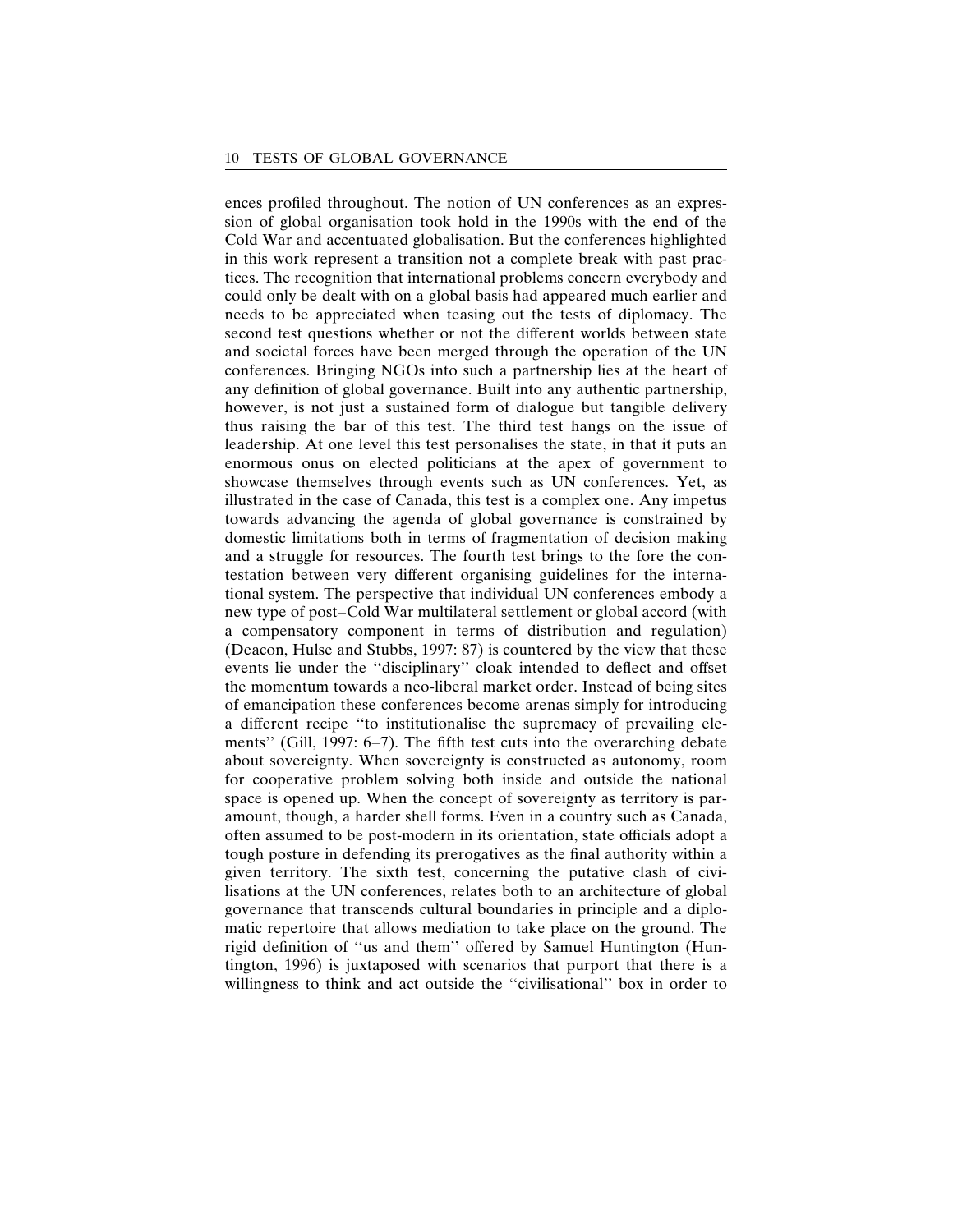deal with ''issues of common concern'' and search for ''common ground'' (Evans, 1997). The seventh and final test hinges on the question of ownership within the UN conferences. The role of women and women's rights illuminates such a test. If the claims concerning the fundamental alteration of the rules of the game of the structure of governance – and the ability of diplomacy to act as a conduit rather than an obstacle in the pursuit of that goal – contain any validity both the room for participation by women and the boundaries of women-centred agenda must be reordered in a decisive fashion.

All of these tests reinforce the potential of diplomacy to act as what has been termed a ''boundary-spanner'' on the front lines of global governance (Hocking, 2000).<sup>5</sup> One side of diplomacy remains rooted in the traditional fabric of the Westphalian world. Another side has moved towards innovation in both style and substance. Control through a narrow state-centric model vies with a more diffuse and transparent structure on a global scale. The international arena becomes thoroughly penetrated and integrated by the domestic context and constituencies. Rigid hierarchy gives way to a variegated pluralism in the global agenda, in which a variety of issues struggle for institutional attention and priority in terms of problem-solving techniques.

Navigating these tests requires two interrelated approaches. On a caseby-case basis, the need is for a combined inside/outside examination of diplomatic machinery and techniques vis-à-vis the UN world conferences. Through this narrative process the creative tensions between the traditional mode of statecraft and the pressures from an emergent societycraft will be detailed. How are these two types of diplomacy shaped and re-shaped? What are the stages (and impact) of the entanglement between them? Do they meet and access their formerly divergent worlds in a comprehensive or narrowly constructed fashion? Or alternatively do they, despite the notion of some set division of labour, persist as parallel and separate entities?

Conceptually the need is for a focus that recognises the value of diplomats – in all of their guises and their various forms of behaviour – but situates this role as an integral part of the larger system of interaction within the global system. The renewed interest in diplomacy emerges not because of its special condition, but rather because diplomacy acts both as a prism and a refractor for what is happening in both the larger policy environment and the international landscape. Whatever the debate about its exact meaning, and the degree to which diplomacy is actually new, selective questions about diplomacy act as both a vector and filter for a number of the bigger questions about global governance. More than anything else it is this function that redefines diplomacy and makes it matter.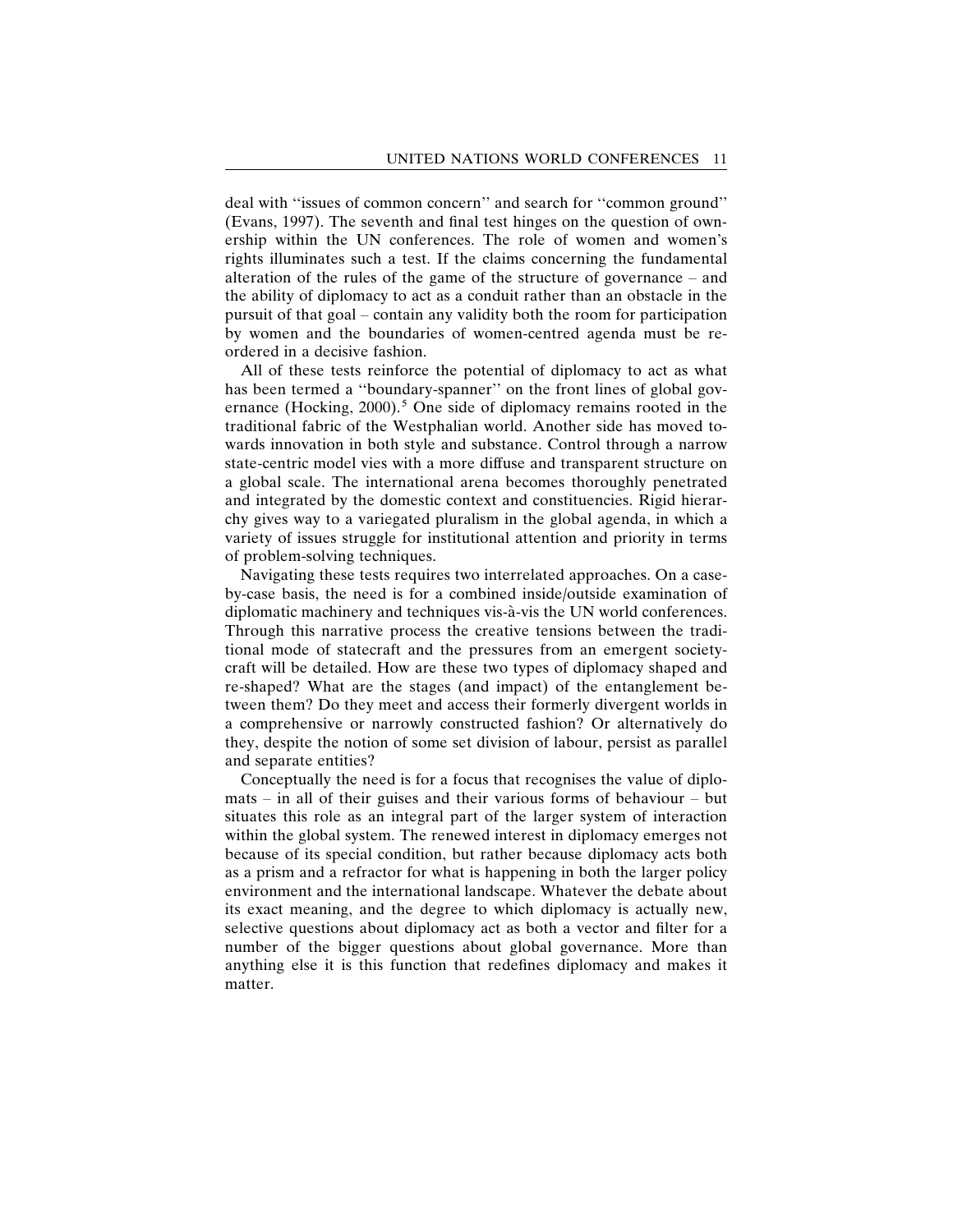*(* United Nations University, 2004

The views expressed in this publication are those of the authors and do not necessarily reflect the views of the United Nations University.

United Nations University Press United Nations University, 53-70, Jingumae 5-chome, Shibuya-ku, Tokyo, 150-8925, Japan Tel:  $+81-3-3499-2811$  Fax:  $+81-3-3406-7345$ E-mail: sales@hq.unu.edu general enquiries: press@hq.unu.edu http://www.unu.edu

United Nations University Office at the United Nations, New York 2 United Nations Plaza, Room DC2-2062, New York, NY 10017, USA Tel: +1-212-963-6387 Fax: +1-212-371-9454 E-mail: unuona@ony.unu.edu

United Nations University Press is the publishing division of the United Nations University.

Cover design Joyce C. Weston

Printed in Hong Kong

UNUP-1096 ISBN 92-808-1096-0

Library of Congress Cataloging-in-Publication Data

Cooper, Andrew Fenton, 1950– Tests of global governance : Canadian diplomacy and United Nations world conferences / Andrew F. Cooper. p. cm. Includes bibliographical references and index. ISBN 9280810960 (pbk.) 1. United Nations—Congresses. 2. United Nations—Canada. 3. Diplomacy— Case studies. 4. Canada—Foreign relations–1945– 5. World politics—1989— Case studies. 6. Non-governmental organizations. 7. International relations. I. Title. JZ4984.C67 2004 341.23'71-dc22 2004007655